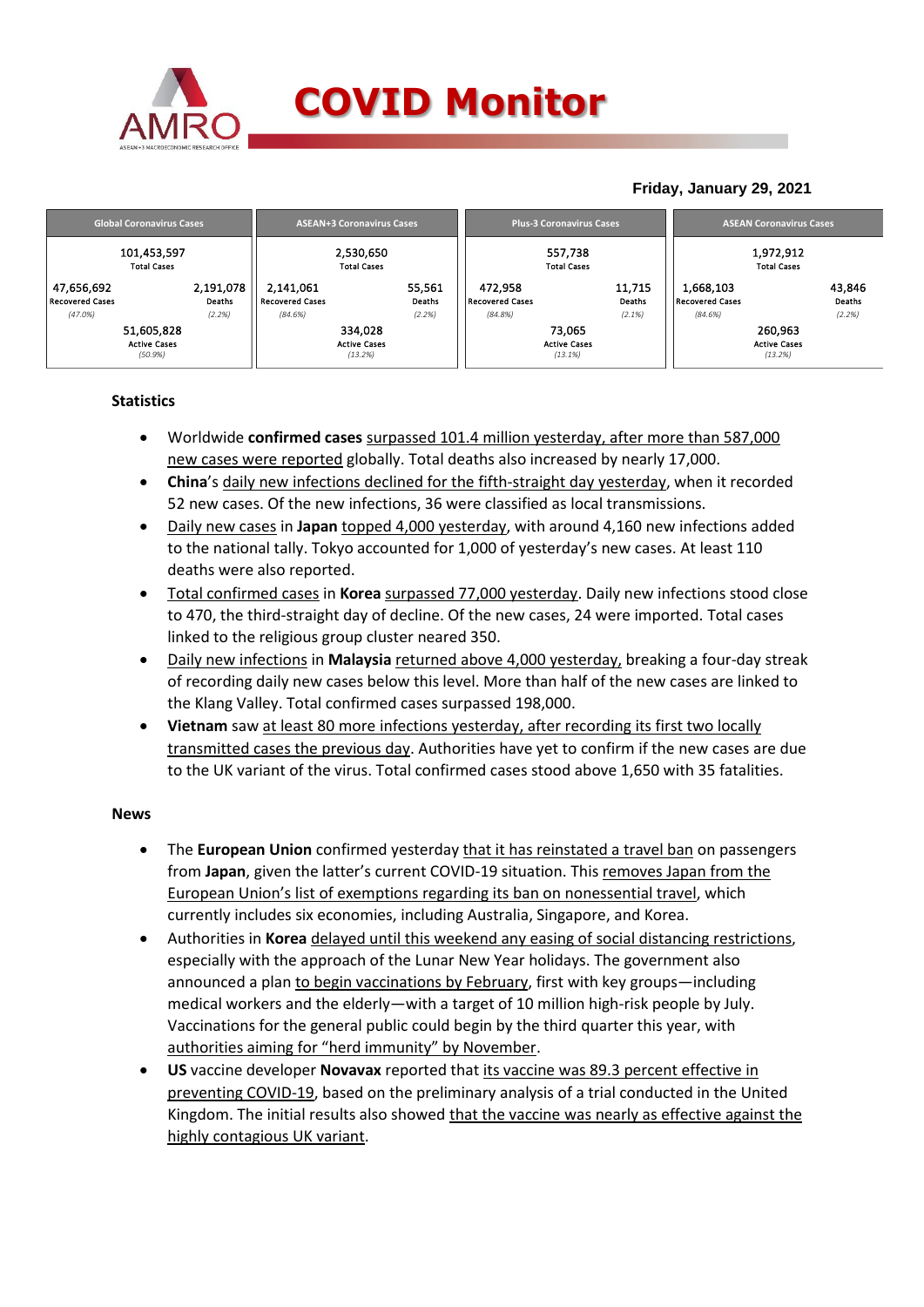

# **COVID Monitor**

Data as of 28/1/2021

#### Overview of Confirmed COVID-19 Cases

| <b>Economy</b>       | <b>Total</b><br>Cases | Cases per 1M<br><b>Population</b> | <b>New</b><br>Cases     | <b>New Cases per</b><br>1M Pop. | <b>New Cases</b><br>$(7$ -day avg) <sup>1</sup> | <b>ANew Cases</b> | Δ% New                   | <b>Total</b>  | <b>New</b>     | <b>Fatality</b> | <b>Total</b>             | Recovery                 | <b>Active</b>           | <b>Resolved cases</b>    |
|----------------------|-----------------------|-----------------------------------|-------------------------|---------------------------------|-------------------------------------------------|-------------------|--------------------------|---------------|----------------|-----------------|--------------------------|--------------------------|-------------------------|--------------------------|
|                      |                       |                                   |                         |                                 |                                                 |                   | Cases                    | <b>Deaths</b> | <b>Deaths</b>  | <b>Rate (%)</b> | <b>Recovered</b>         | <b>Rate (%)</b>          | Cases                   | $(96)^2$                 |
| Global               | 101,453,597           |                                   | 587,565                 |                                 |                                                 | $-1,919$          | 0.6                      | 2,191,078     | 16,949         | 2.2             | 47,656,692               | 47.0                     | 51,605,828              | 49.1                     |
| ASEAN+3              | 2,530,650             |                                   | 24,924                  |                                 |                                                 | 1,227             | $1.0$                    | 55,561        | 701            | 2.2             | 2,141,061                | 84.6                     | 334,028                 | 49.1                     |
| Plus-3               | 557,738               |                                   | 4,722                   |                                 |                                                 | 174               | 0.9                      | 11,715        | 130            | 2.1             | 472,958                  | 84.8                     | 73,065                  | 86.8                     |
| ASEAN                | 1,972,912             |                                   | 20,202                  |                                 |                                                 | 1,053             | 1.0                      | 43,846        | 571            | 2.2             | 1,668,103                | 84.6                     | 260,963                 | 86.4                     |
|                      |                       |                                   |                         |                                 |                                                 |                   |                          |               |                |                 |                          |                          |                         |                          |
| China                | 89,378                | 64                                | 52                      | 0.0                             |                                                 | $-2$              | 0.1                      | 4,636         | $\mathbf 0$    | 5.2             | 82,938                   | 92.8                     | 1,804                   | 98.0                     |
| Hong Kong, China     | 10,321                | 1,352                             | 39                      | 5.1                             |                                                 | $-21$             | 0.4                      | 177           | $\overline{2}$ | 1.7             | 9,239                    | 89.5                     | 905                     | 91.2                     |
| Japan                | 380,644               | 3,027                             | 4,162                   | 33.1                            |                                                 | 225               | $1.1\,$                  | 5,503         | 115            | 1.4             | 314,278                  | 82.6                     | 60,863                  | 84.0                     |
| Korea                | 77,395                | 1,487                             | 469                     | 9.0                             |                                                 | $-28$             | 0.6                      | 1,399         | 13             | 1.8             | 66,503                   | 85.9                     | 9,493                   | 87.7                     |
|                      |                       |                                   |                         |                                 |                                                 |                   |                          |               |                |                 |                          |                          |                         |                          |
| Indonesia            | 1,037,993             | 3,846                             | 13,695                  | 50.7                            |                                                 | 1,747             | 1.3                      | 29,331        | 476            | 2.8             | 842,122                  | 81.1                     | 166,540                 | 84.0                     |
| Malaysia             | 198,208               | 5,966                             | 4,094                   | 123.2                           |                                                 | 414               | 2.1                      | 717           | 10             | 0.4             | 154,299                  | 77.8                     | 43,192                  | 78.2                     |
| Philippines          | 519,575               | 4,722                             | 1,168                   | 10.6                            |                                                 | $-1,073$          | 0.2                      | 10,552        | 71             | 2.0             | 475,612                  | 91.5                     | 33,411                  | 93.6                     |
| Singapore            | 59,425                | 10,422                            | 34                      | 6.0                             |                                                 | 9                 | $0.1\,$                  | 29            | 0              | 0.0             | 59,148                   | 99.5                     | 248                     | 99.6                     |
| Thailand             | 16,221                | 238                               | 756                     | 11.1                            |                                                 | $-63$             | 4.9                      | 76            | 0              | 0.5             | 11,287                   | 69.6                     | 4,858                   | 70.1                     |
| Brunei Darussalam    | 180                   | 399                               | 4                       | 8.9                             |                                                 | $\overline{4}$    | 2.3                      | 3             | 0              | 1.7             | 170                      | 94.4                     | $\overline{7}$          | 96.1                     |
| Cambodia             | 463                   | 28                                | $\overline{\mathbf{3}}$ | 0.2                             |                                                 | 3                 | 0.7                      | $\mathbf 0$   | $\Omega$       | 0.0             | 438                      | 94.6                     | 25                      | 94.6                     |
| Lao PDR              | 44                    | 6                                 | $\mathbf 0$             | 0.0                             |                                                 | $\mathbf 0$       | 0.0                      | $\mathbf 0$   | 0              | 0.0             | 41                       | 93.2                     | $\overline{\mathbf{3}}$ | 93.2                     |
| Myanmar              | 139,152               | 2,607                             | 350                     | 6.6                             |                                                 | $-84$             | 0.3                      | 3103          | 14             | 2.2             | 123556                   | 88.8                     | 12,493                  | 91.0                     |
| Vietnam              | 1,651                 | 17                                | 98                      | 1.0                             |                                                 | 96                | 6.3                      | 35            | 0              | 2.1             | 1,430                    | 86.6                     | 186                     | 88.7                     |
|                      |                       |                                   |                         |                                 |                                                 |                   |                          |               |                |                 |                          |                          |                         |                          |
| Belgium              | 702,437               | 60,991                            | 2,775                   | 240.9                           |                                                 | $-245$            | 0.4                      | 20,982        | 49             | 3.0             |                          |                          |                         |                          |
| France               | 3,097,374             | 47,656                            | ٠                       |                                 |                                                 | $-26,916$         | $\overline{\phantom{a}}$ | 74,075        |                | 2.4             |                          | $\overline{\phantom{a}}$ |                         |                          |
| Germany              | 2,194,562             | 26,448                            | 14,883                  | 179.4                           |                                                 | $-753$            | 0.7                      | 55,883        | 1,385          | 2.5             | 2,043,773                | 93.1                     | 94,906                  | 95.7                     |
| Italy                | 2,515,507             | 41,763                            | 14,360                  | 238.4                           |                                                 | $-831$            | 0.6                      | 87,381        | 492            | 3.5             | 1,953,509                | 77.7                     | 474,617                 | 81.1                     |
| Netherlands          | 979,702               | 56,692                            | 18,109                  | 1,047.9                         |                                                 | 13,383            | 1.9                      | 13,925        | 192            | 1.4             | ÷,                       | $\sim$                   |                         | $\overline{\phantom{a}}$ |
| Spain                | 2,705,001             | 57,718                            | 34,899                  | 744.7                           |                                                 | $-5,386$          | 1.3                      | 57,806        | 515            | 2.1             | 150,376                  | 5.6                      | 53,521                  | 98.0                     |
| Switzerland          | 519,404               | 60,068                            | 1,699                   | 196.5                           |                                                 | $-523$            | 0.3                      | 9,308         | 48             | 1.8             | 317,600                  | 61.1                     | 192,496                 | 62.9                     |
| United Kingdom       | 3,754,448             | 55,824                            | 39,394                  | 585.7                           | ∽                                               | 14,086            | 1.1                      | 103,324       | 1,437          | 2.8             | $\overline{\phantom{a}}$ | $\sim$                   | $\sim$                  | $\sim$                   |
|                      |                       |                                   |                         |                                 |                                                 |                   |                          |               |                |                 |                          |                          |                         |                          |
| Brazil               | 9,058,687             | 42,856                            | 61,811                  | 292.4                           |                                                 | $-1,709$          | 0.7                      | 221,547       | 1,386          | 2.4             | 7,979,513                | 88.1                     | 857,627                 | 90.5                     |
| Canada               | 770,427               | 20,374                            | 4,562                   | 120.6                           |                                                 | 394               | 0.6                      | 19,659        | 599            | 2.6             | 695,578                  | 90.3                     | 55,190                  | 92.8                     |
| Argentina            | 1,905,524             | 41,833                            | 9,471                   | 207.9                           |                                                 | $-1,372$          | 0.5                      | 47,601        | 166            | 2.5             | 1,693,146                | 88.9                     | 164,777                 | 91.4                     |
| Mexico               | 1,825,519             | 14,364                            | 18,670                  | 146.9                           |                                                 | 726               | 1.0                      | 155,145       | 1,506          | 8.5             | 1,376,073                | 75.4                     | 294,301                 | 83.9                     |
| Peru                 | 1,113,970             | 33,938                            | 6,731                   | 205.1                           |                                                 | 6,731             | 0.6                      | 40,272        | 165            | 3.6             | 1,028,120                | 92.3                     | 45,578                  | 95.9                     |
| <b>United States</b> | 25,660,097            | 77,511                            | 164,353                 | 496.5                           |                                                 | 6,039             | 0.6                      | 431.111       | 3,865          | 1.7             | $\sim$                   | $\sim$                   |                         | $\sim$                   |
| Australia            | 28,799                | 1,109                             | 5                       | 0.2                             |                                                 | $-3$              | 0.0                      | 909           | $\mathbf 0$    | 3.2             | 26,034                   | 90.4                     | 1,856                   | 93.6                     |
| India                | 10,720,048            | 7,827                             | 18,855                  | 13.8                            |                                                 | 7,189             | 0.2                      | 154,010       | 163            | 1.4             | 10,394,352               | 97.0                     | 171,686                 | 98.4                     |
| Iran                 | 1,398,841             | 16,623                            | 6,527                   | 77.6                            |                                                 | $-81$             | 0.5                      | 57,736        | 85             | 4.1             | 1,189,975                | 85.1                     | 151,130                 | 89.2                     |
| Russia               | 3,752,548             | 25,594                            | 18,856                  | 128.6                           |                                                 | 1,392             | 0.5                      | 70,533        | 562            | 1.9             | 3,194,825                | 85.1                     | 487,190                 | 87.0                     |
| Saudi Arabia         | 367,276               | 10,565                            | 253                     | 7.3                             |                                                 | 37                | 0.1                      | 6,366         | 3              | 1.7             | 358,753                  | 97.7                     | 2,157                   | 99.4                     |
| South Africa         | 1,437,798             | 24,076                            | 7,150                   | 119.7                           |                                                 | 80                | 0.5                      | 43,105        | 555            | 3.0             | 1,272,197                | 88.5                     | 122,496                 | 91.5                     |

Source: Haver Analytics, sourced from Johns Hopkins University; AMRO staff calculations.<br>Notes: New cases since previous day. Δ% refers to percentage change since previous day. Fatality rate measured as deaths per confirm